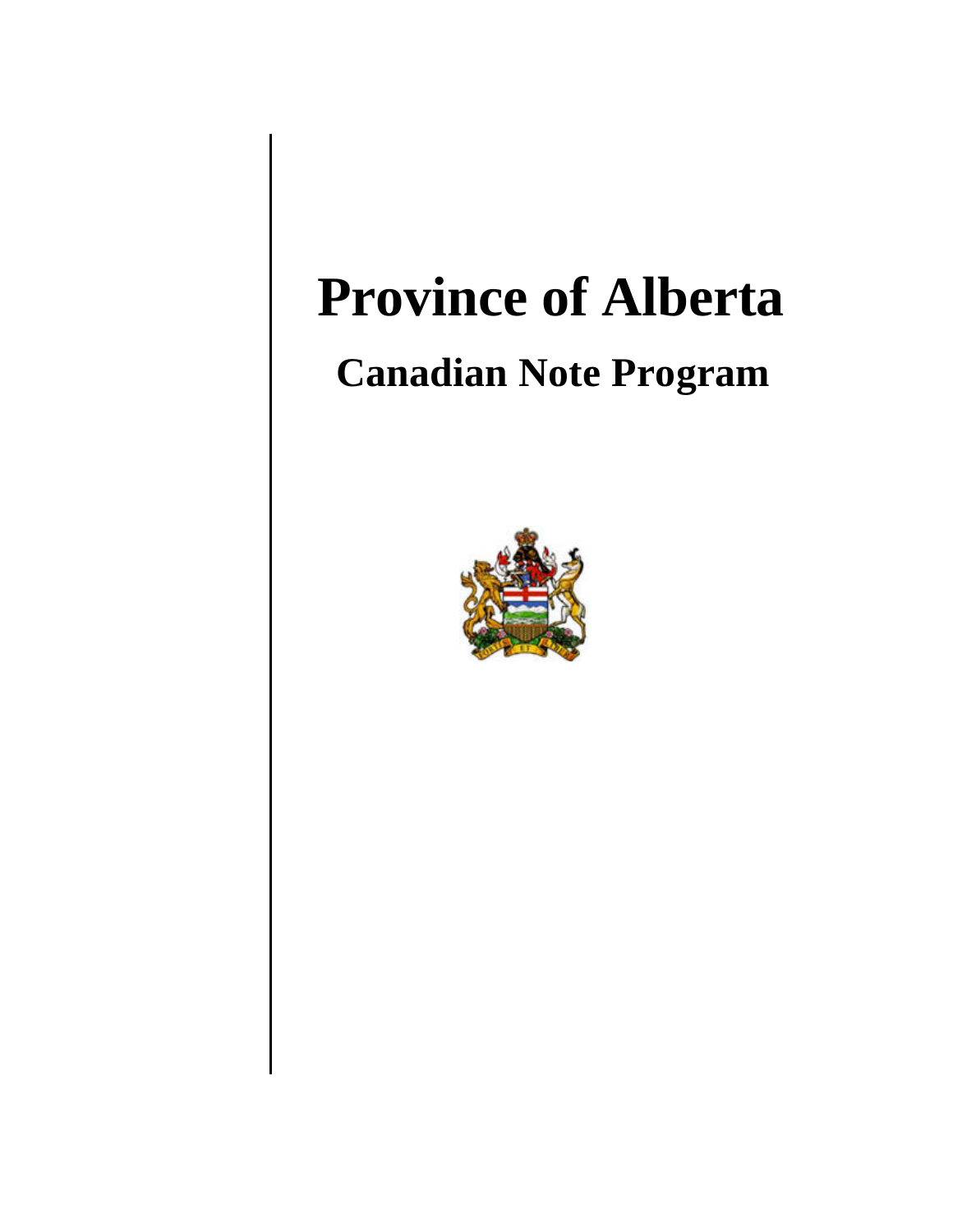The Province of Alberta (the "Province") accepts responsibility for the information contained in this Information Circular. To the best of the knowledge and belief of the Province (which has taken all reasonable care to ensure that such is the case) the information contained in this Information Circular is in accordance with the facts and does not omit anything likely to affect the import of such information.

No person has been authorized to give any information or to make any representation not contained in, or not consistent with, this Information Circular or any other information supplied in connection with the Notes and, if given or made, such information or representation must not be relied upon as having been authorized by the Province.

Neither this Information Circular nor any other information supplied in connection with the Notes is intended to provide the basis of any credit or other evaluation and should not be considered as a recommendation by the Province that any recipient of this Information Circular, or of any other information supplied in connection with the Notes, should purchase any of the Notes. Each investor contemplating purchasing any of the Notes should make its own independent investigation of the financial condition and affairs, and its own appraisal of the creditworthiness, of the Province. Neither this Information Circular nor any other information supplied in connection with the Notes constitutes an offer or invitation by or on behalf of the Province to any person to purchase any of the Notes.

More particularly, the Notes have not been and will not be registered under *The United States Securities Act of 1933*, as amended and, subject to certain exceptions, Notes may not be offered, sold or delivered within the United States or to United States persons (as such expressions are defined in the United States Internal Revenue Code and Regulations thereunder).

In the Information Circular, capitalized terms will have the meaning ascribed to them and references to "\$" and "dollar" are to Canadian dollars.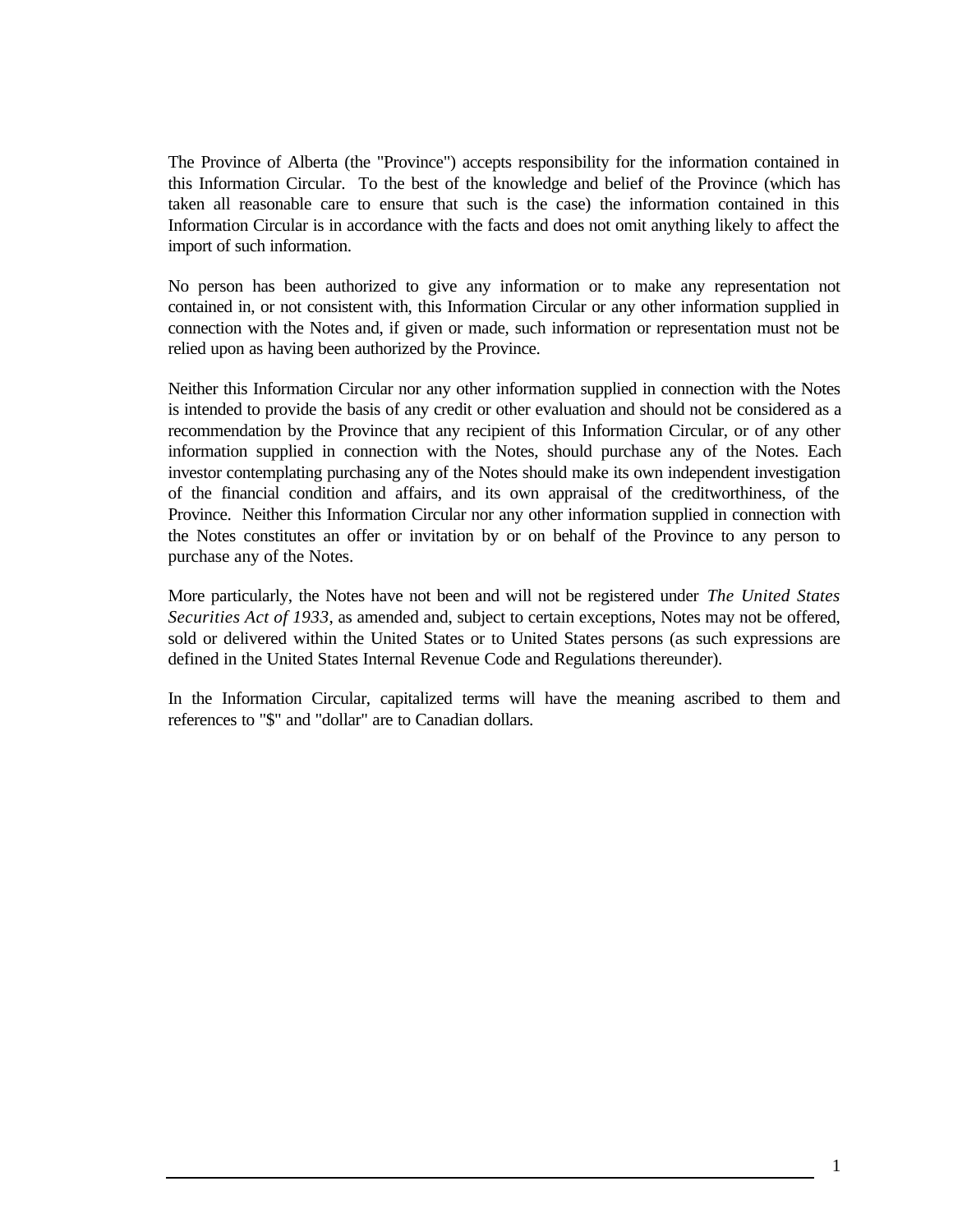#### **1. Description of the Notes**

#### **1.1 Purpose**

Net proceeds from Notes issued under the Province of Alberta's (the "Province") Canadian Note Program (the "Notes") will be used for general provincial purposes.

#### **1.2 Authority**

The Notes are issued under the authority of the *Financial Administration Act* (Alberta) and under an Order or Orders of the Lieutenant Governor in Council.

# **1.3 Status**

The Notes shall be direct, unsecured and unconditional obligations of the Province and payment of the principal amount of the Notes and any interest, premium and other amounts thereon shall be a charge upon and payable out of the General Revenue Fund of the Province. The Notes shall rank equally with all other securities constituting general obligations of the Province, outstanding at the date of issue of the Notes or issued thereafter, without preference granted by the Province one above the other by reason of priority of date of issue, currency of payment or otherwise.

#### **1.4 Amount**

The maximum principal amount that may be issued under the Province's Canadian Note Program shall not exceed the amount authorized from time to time by an Order or Orders of the Lieutenant Governor in Council.

#### **1.5 Term**

Up to twenty years from date of issue.

#### **1.6 Denomination and Currency**

Notes will be issued in Canadian dollars in integral multiples of \$1000, with a minimum denomination of \$100,000.

### **1.7 Redemption and Purchase**

The Notes cannot be redeemed prior to their stated maturity unless the terms and conditions provide that such Notes will be redeemable at the option of the Province and/or the Noteholders. The Province may at any time purchase Notes in any manner and at any price.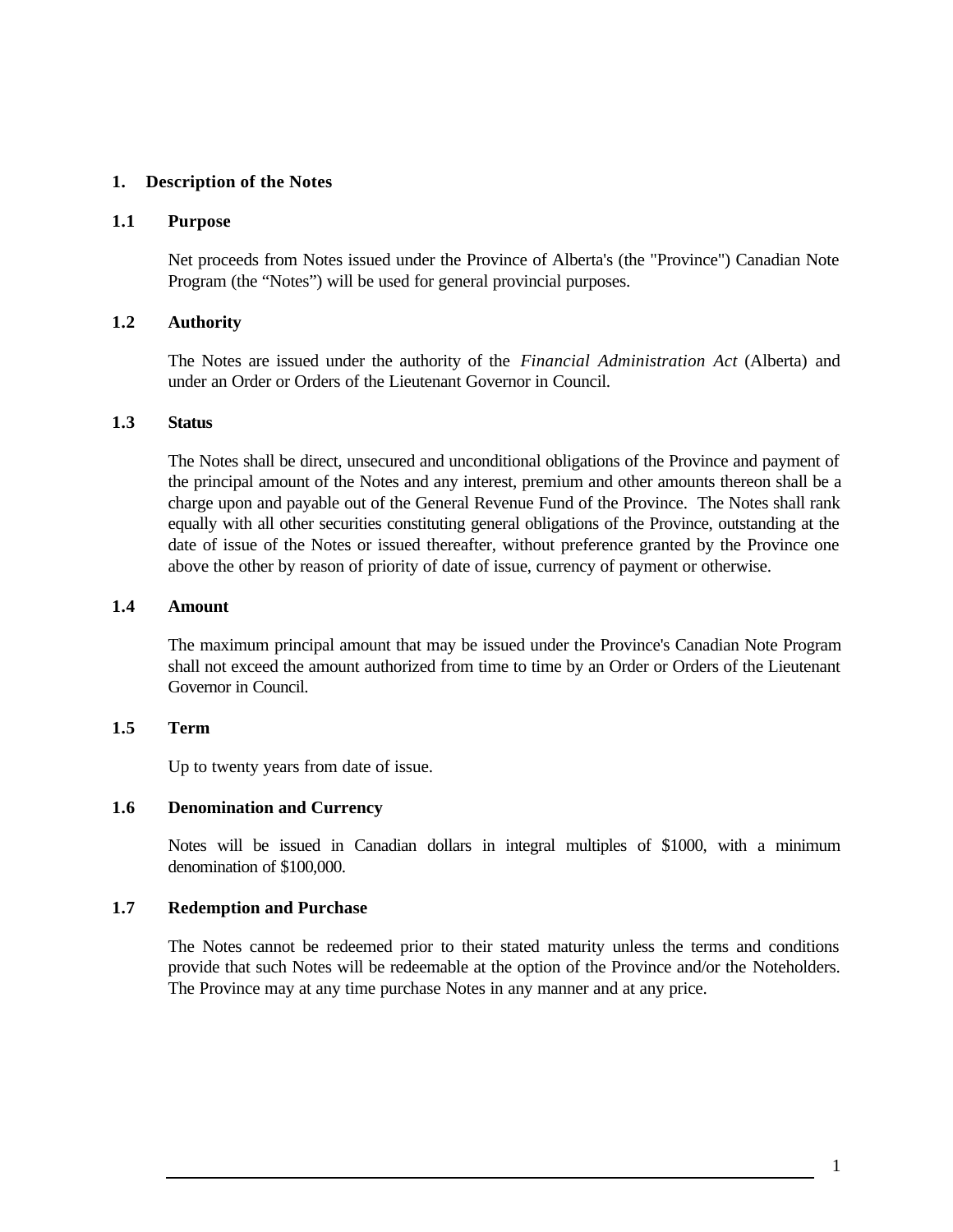#### **2. Terms and Conditions**

The following are the terms and conditions of the Notes which will be incorporated by reference into, attached to, or endorsed upon each Global Note and Definitive Note, provided that the relevant terms and conditions in relation to any specific Global Note or Definitive Note may specify other terms and conditions which shall, to the extent so specified and to the extent inconsistent with such terms and conditions herein, replace or modify the following terms and conditions for the purpose of such Global Note or Definitive Note.

Notes may be structured as Fixed Rate Notes, Floating Rate Notes, Discount Notes, Special Notes or any other manner specified in the applicable terms and conditions of the Notes.

# **2.1 Interest Calculation**

# **2.1.1 Fixed Rate Notes**

Each Fixed Rate Note bears interest at the rate specified in the applicable terms and conditions of the Note from and including the Interest Commencement Date, payable in arrears on the Fixed Interest Date(s) and on the Maturity Date so specified if that does not fall on a Fixed Interest Date. The first payment of interest will be made on the Fixed Interest Date next following the Interest Commencement Date and, if the first anniversary of the Interest Commencement Date is not a Fixed Interest Date, will amount to the Initial Fixed Interest Amount specified in the applicable terms and conditions of the Note. If the Maturity Date is not a Fixed Interest Date, interest from and including the preceding Fixed Interest Date (or the Interest Commencement Date, as the case may be) to, but excluding, the Maturity Date will amount to the Final Fixed Interest Amount specified in the applicable terms and conditions of the Note.

Interest will be calculated on the basis of a 365 day year, or other such basis as may be indicated in the applicable terms and conditions of the Note.

Subject to any specified provisions otherwise in the terms and conditions of a Note, if the date for payment of any amount on a Note is not a Business Day, payment of such amount need not be made on such day, but shall be made on the next succeeding Business Day with the same force and effect as if made on the original date for payment, and no adjustment shall be made to the payment.

# **2.1.2 Floating Rate Notes**

Each Floating Rate Note bears interest from and including the Interest Commencement Date and such interest will be payable in arrears on each interest payment date, each an "Interest Payment Date". Each period in respect of which interest is so payable is referred to as an "Interest Period"; for the first interest payment and thereafter at monthly intervals (if the interest rate is reset monthly) or at three-month intervals (if the interest rate is reset at three-month intervals) or at six-month intervals (if the interest rate is reset at six-month intervals) and, in each case, on any date which any payment of principal of the Notes is to be made (each being an Interest Payment Date).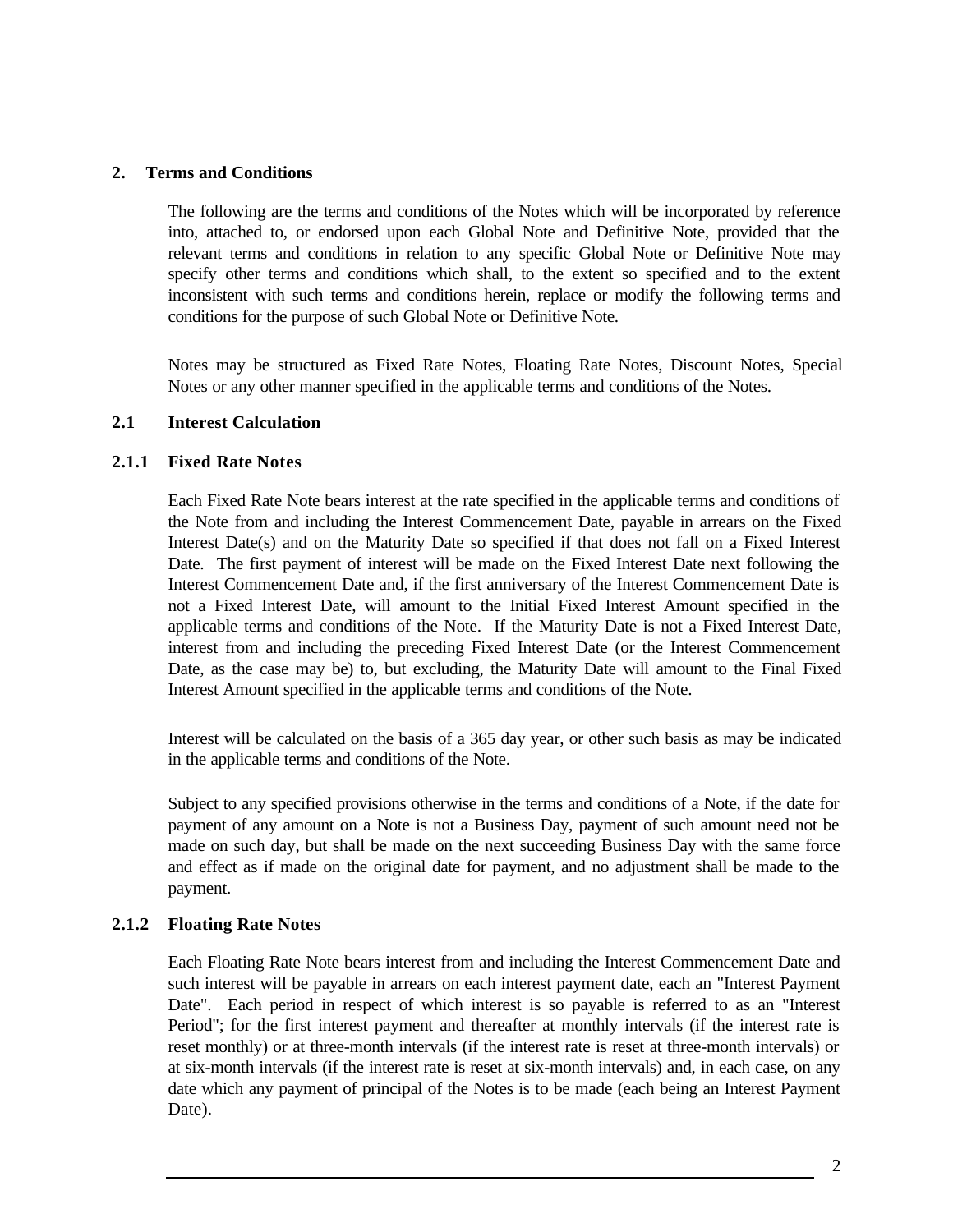The amount of interest payable on a Floating Rate Note on each Interest Payment Date shall be calculated on the basis of the number of days from and including the Interest Commencement Date or the preceding Interest Payment Date to, but excluding, that Interest Payment Date and a year of 365 days. The Province will, on or as soon as practicable after each date on which the Rate of Interest is to be determined, determine the Rate of Interest (subject to any minimum or maximum Rate of Interest specified in the applicable terms and conditions of the Note) and calculate the amount of interest (the "Interest Amount") payable on the Floating Rate Notes for the relevant Interest Period.

The rate of interest on a Floating Rate Note in effect on any day will be:

(1) if such day is an Interest Reset Date with respect to such Floating Rate Note, the interest rate on such Floating Rate Note on such Interest Reset Date, or

(2) if such day is not an Interest Reset Date with respect to such Floating Rate Note, the interest rate on such Floating Rate Note on the immediately preceding Interest Reset Date with respect to such Floating Rate Note; provided, however, that

(a) the interest rate in effect from the Interest Commencement Date of a Floating Rate Note to but excluding the first Interest Reset Date with respect to such Floating Rate Note will be the Initial Interest Rate as set forth in the terms and conditions of such Floating Rate Note; and

(b) the interest rate in effect for the ten days immediately prior to maturity of a Floating Rate Note will be that in effect on the tenth day preceding such Maturity.

If any Interest Payment Date (or other date) which is specified in the applicable terms and conditions of the Note would otherwise fall on a day which is not a Business Day, then, in the case of payment of interest on a Floating Rate Note, other than on repayment or redemption, if such succeeding Business Day would fall into the next calendar month such payment shall be made on the immediately preceding Business Day.

The interest rate formula relating to a Floating Rate Note will be the Prime Rate, the BA Rate, the Treasury Bill Rate or other such interest rate formula as specified in the terms and conditions applicable to the Note, and each Floating Rate Note will bear interest at the rate or rates per annum determined pursuant to the specified interest rate formula.

If the applicable terms and conditions of the Note specify a minimum Rate of Interest for any Interest Period then, in the event that the Rate of Interest in respect of such Interest Period determined in accordance with the calculation of the Agent is less than such minimum Rate of Interest, the Rate of Interest for such period shall be such minimum Rate of Interest. If the applicable terms and conditions of the Note specify a maximum Rate of Interest for any Interest Period then, in the event that the Rate of Interest in respect of such Interest Period determined in accordance with the calculation of the Agent is greater than such maximum Rate of Interest, the Rate of Interest for such period shall be such maximum Rate of Interest.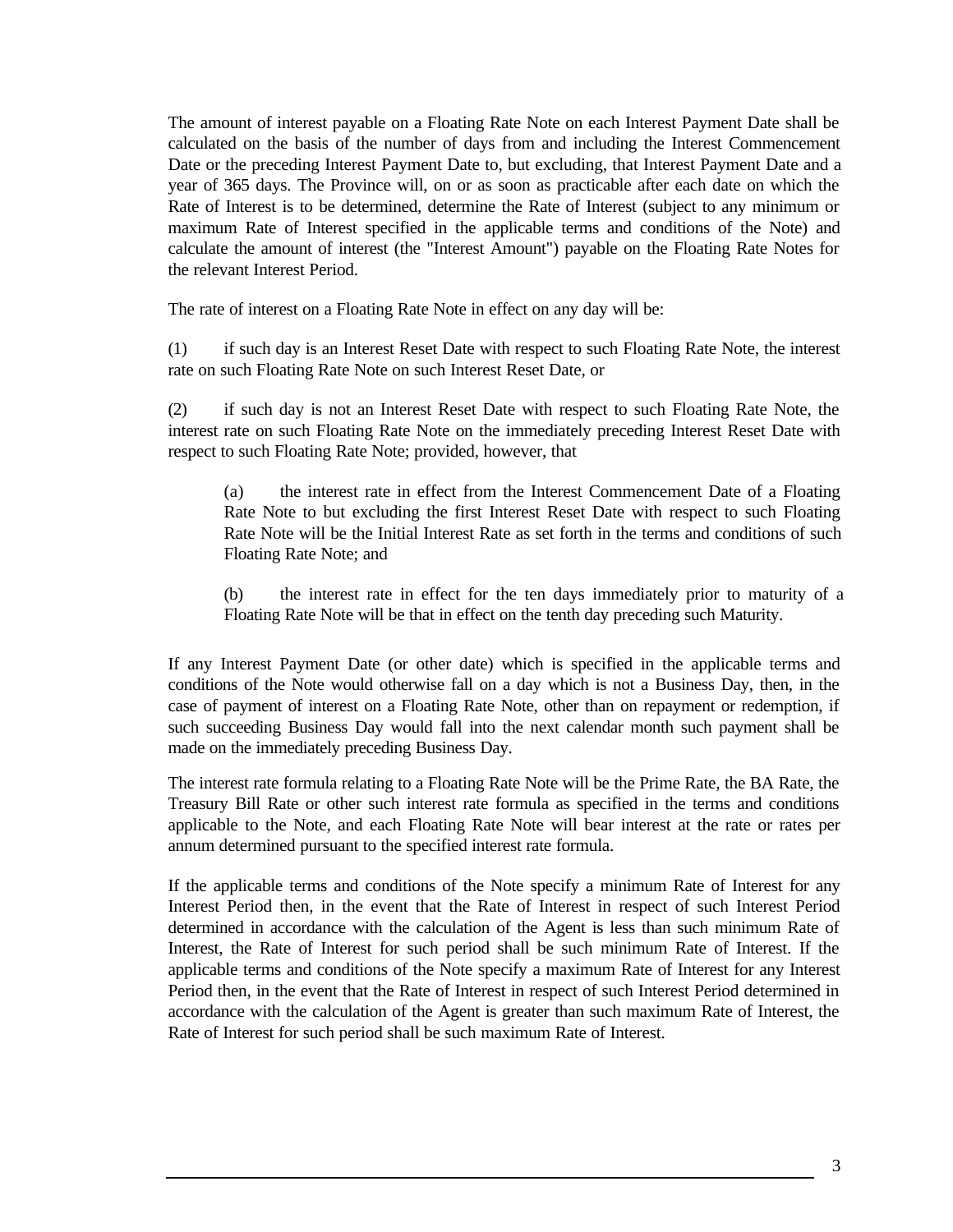# **2.1.3 Discount Notes**

Discount Notes will be issued and sold at a discount and will not bear interest. In the event of redemption, repayment or other acceleration of maturity of a Note issued at a discount, the amount payable on such Note upon redemption, repayment or acceleration shall be determined in accordance with the applicable terms and conditions of the Note.

# **2.1.4 Special Notes**

Repayment of the principal under a Special Note shall be made in accordance with the Special Terms and Conditions attached to the Special Note, together with any interest thereon specified in the Special Terms and Conditions, at the time or times so specified.

# **2.2 Accrual of Interest**

The Notes will cease to bear interest (if any) from the due date for their repayment or redemption unless, upon due presentation thereof, payment of their principal is improperly withheld or refused. In such event, interest will continue to accrue (after as before judgement) until the day on which all sums due in respect of such Notes up to that day are paid to, or to the account of, the Noteholders. Such interest will accrue at a rate per annum equal to (i) the Fixed Rate, in the case of Fixed Rate Notes; (ii) the Floating Rate, in the case of Floating Rate Notes; (iii) the accrual yield of such Notes indicated in the applicable terms and conditions, in the case of Discount Notes; or (iv) the rate of interest provided for in the Notes, in the case of all other Notes.

#### **2.3 Form and Registration**

All Notes will be represented in the form of fully registered book entry only Global Notes (the "Global Notes") held by or on behalf of The Canadian Depository for Securities Limited or such successor as may be appointed (collectively, "CDS") as custodians of the Global Notes for CDS's participants, and registered in the name of CDS or its nominee. (All references to the Notes contained herein will include Global Notes unless the context requires otherwise.)

Registrations of ownership and transfers of the Notes will be made only through the depository service of CDS. Except as described below, no purchaser of a Note will be entitled to a certificate or other instrument from the Province or CDS evidencing the purchaser's ownership thereof. No holder of a Note will be shown on the records maintained by CDS except through book entry accounts of a participant of CDS acting on behalf of beneficial owners.

Notes will be issued in fully registered form ("Definitive Notes") to Noteholders or their nominees other than CDS or its nominee only if (1) the Province determines that CDS is no longer willing or able to discharge properly its responsibilities as a depository and the Province is unable to locate a qualified successor, or (2) the Province at its option elects to terminate the record entry system through CDS. The text of the Definitive Notes shall contain such provisions as the Province may deem necessary or advisable provided that such provisions may not be incompatible with the provisions of these terms and conditions, as replaced and modified, as the case, may be by the applicable terms and conditions of the Notes.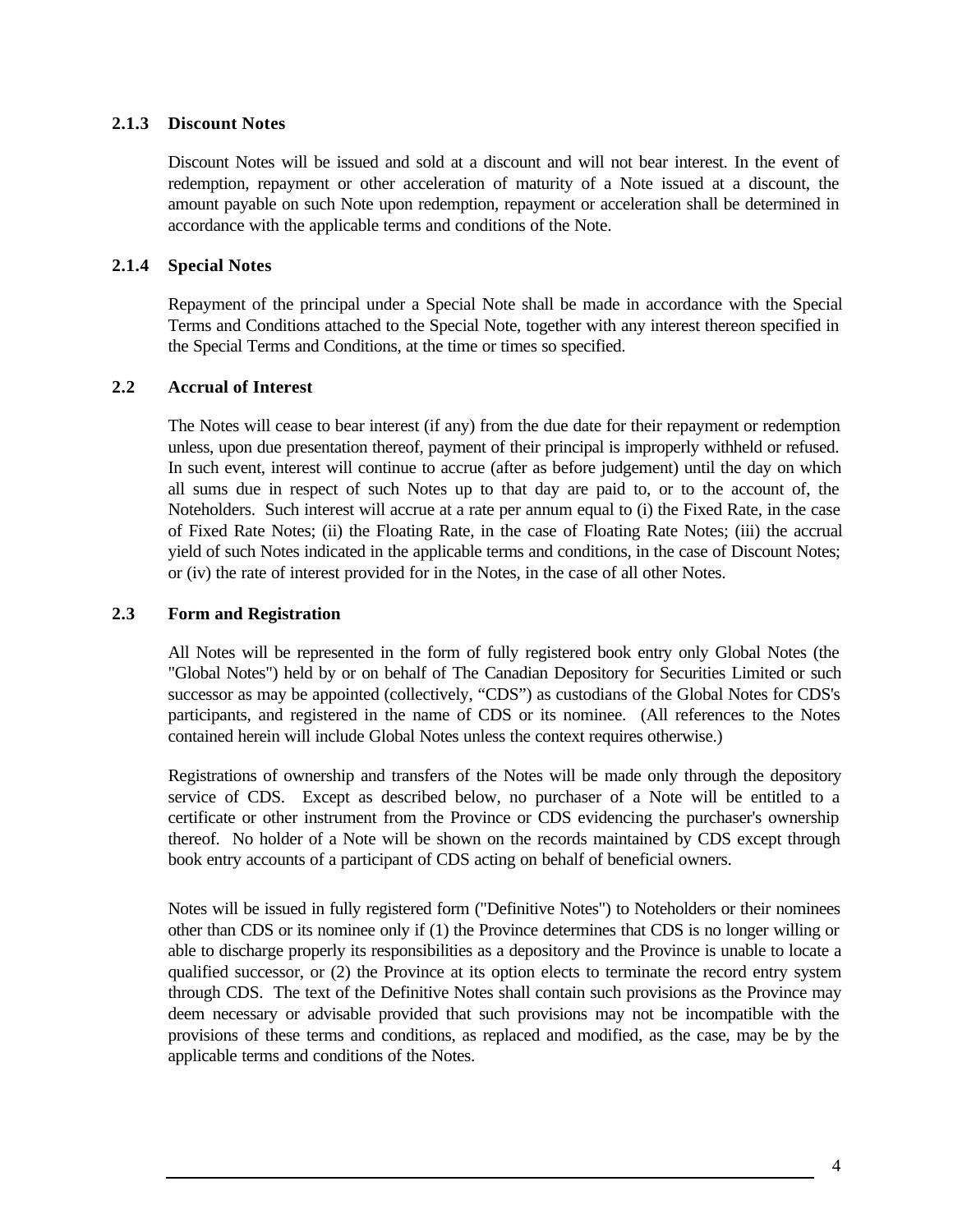The Province will keep, or cause to be kept, a register in which will be recorded registrations and transfers of Global Notes and Definitive Notes, if issued. Such register shall be kept at the office of the Treasurer, 502 Terrace Building, 9515 107 Street, Edmonton, Alberta, T5K 2C3, or at such other office as determined by the Province.

# **2.4 Payment of Interest and Principal**

The total amount of any payment of principal or interest due on a Note on any Interest Payment Date or on the date of repayment or redemption will be made available by the Province to its Agent. Payments on Notes will be made by cheque, or such other form of payment as is acceptable, dated the date interest is payable and delivered by the Agent to CDS or its nominee, as the case may be, as registered holder of the Notes. The Province expects CDS or its nominee, upon receipt of any payment of principal, premium or interest, to immediately credit participants' accounts with payments in amounts proportionate to their respective beneficial interest in the principal or face amount of such Global Note as shown in the records of CDS or its nominee. A record date will established at ten business days prior to payment date.

As long as CDS or its nominee is the registered owner of Notes, CDS or its nominee, as the case may be, shall be considered the sole owner of the Notes for the purposes of receiving payment on the Notes. The responsibility and liability of the Province in respect of the Notes represented by book entry only Notes is limited to making payment of any principal and interest due on such Notes to CDS or its nominee. Neither the Province nor its Agent will have any responsibility or liability for any aspect of the records relating to or payments made on the account of beneficial ownership interests in any Global Notes or for maintaining, supervising, or reviewing any records relating to such beneficial ownership interests. Accordingly, each person owning a beneficial interest in such Global Notes must rely on the procedures of CDS and, if such a person is not a participant of CDS, on the procedures of the participants through which such person owns its interest, in order to exercise any rights of a holder under the Notes.

Notes will bear interest calculated in accordance with the interest rate or interest rate formula for each Note as specified in the applicable terms and conditions for such Note.

For Definitive Notes, payment of interest shall be made in the manner set out in the applicable terms and conditions of the Notes. Payments of principal shall be made at the principal office of the Canadian Imperial Bank of Commerce in any of the cities of Halifax, Montreal, Toronto, Winnipeg, Regina, Edmonton, Calgary, Vancouver, or Victoria against surrender of the Definitive Notes.

# **2.5 Transfers**

Transfer of beneficial ownership in the Notes represented by book entry only Notes will be effected through records maintained by CDS or its nominee for such Notes, with respect to the interests of participants, and on the records of the participants, with respect to interests of persons other than participants. Beneficial owners who are not participants in the depository service of CDS, but who desire to purchase, sell or otherwise transfer ownership of or other interests in Notes, may do so only through participants in the depository service of CDS.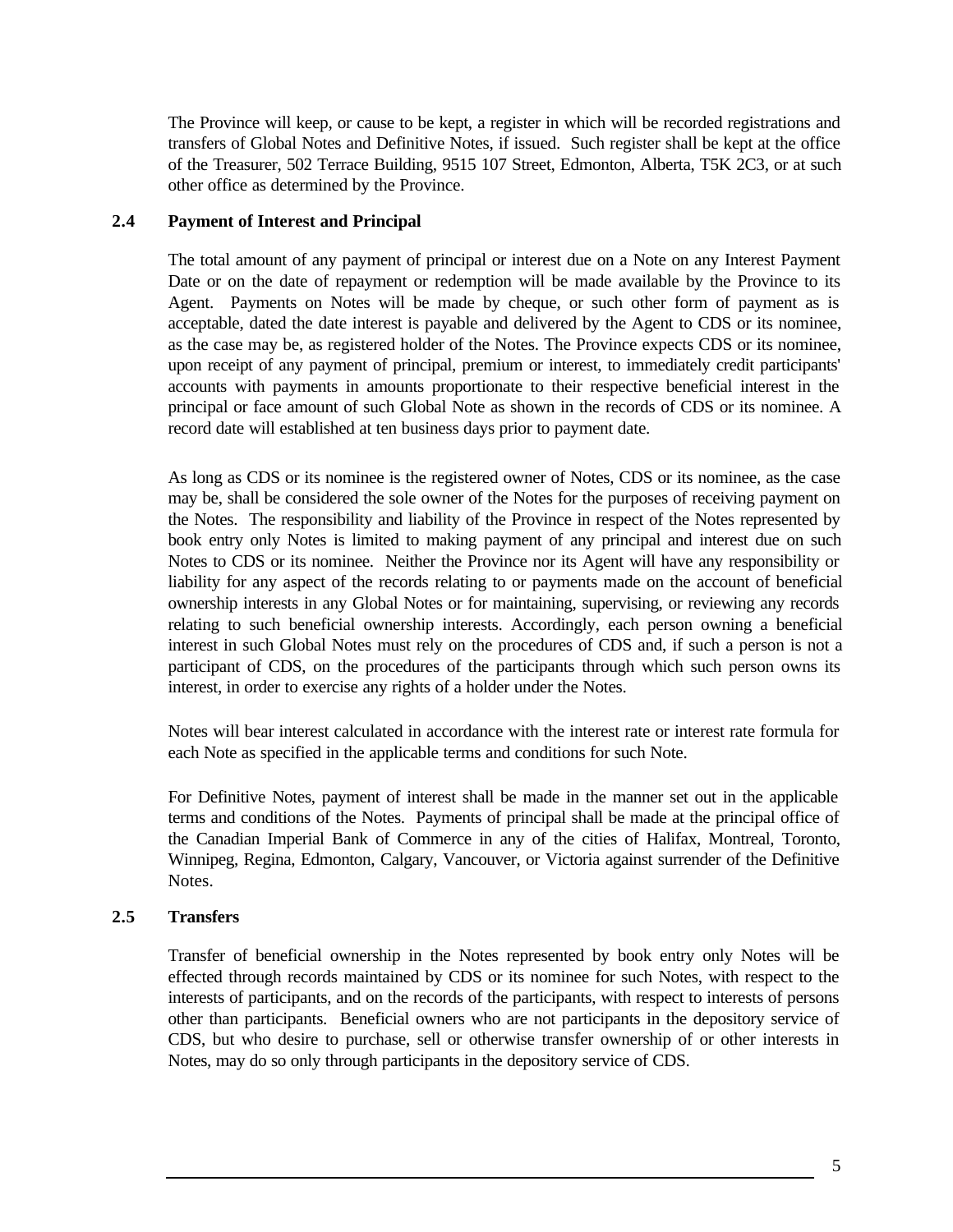The registered holder of a Definitive Note may transfer the Definitive Note upon payment of any taxes incidental thereto by executing the form of transfer provided with the Definitive Note in person, or by attorney duly appointed in writing, and forwarding the Definitive Note to any of the aforesaid offices of the Canadian Imperial Bank of Commerce for issuance of a new Definitive Note payable to the registered holder in the name of the transferee.

The Definitive Note issued upon a transfer will be of the same amount, rate of interest, and maturity as the Definitive Note transferred, provided that, in the event that one or more interest payments have been made prior to transfer, the new Definitive Note will be dated as of the last interest payment date to which interest has been paid. No transfer of a Definitive Note will be registered during the 15 days immediately preceding the dates fixed for payment of principal or interest.

# **2.6 Governing Law**

All Notes and Definitive Notes will be governed by and construed in accordance with the laws of the Province of Alberta.

#### **3 Glossary**

Where used herein the following words and expressions shall have the following meanings:

*Agent* means the Canadian Imperial Bank of Commerce, or such other entity chosen by the Province for the purposes of issuance, registration, transfer, interest disbursement on and redemption, in Canada, of unsecured notes issued under the Province's Canadian Note Program.

*Anniversary Date* means with respect to a Fixed Rate Note, the calendar date identical to the Maturity of such Note occurring in each year prior to Maturity of such Note and subsequent to the Interest Commencement Date of the Note.

*BA Rate* means for an Interest Reset Date, the average rate for Canadian dollar bankers acceptances for the Designated Maturity which appears on the Reuters Screen CDOR Page as of 10:00 A.M. (Toronto time) on that Interest Reset Date. If such rate does not appear on the Reuters Screen CDOR Page, such average rate for that Interest Reset Date will be the arithmetic mean of the bid rates of the Reference Banks for Canadian dollar bankers acceptances for the Designated Maturity for settlement on that Interest Reset Date and in a Representative Amount accepted by the Reference Banks as of 10:00 A.M. (Toronto time) on that Interest Reset Date. The Province will request the principal Toronto office of each of the Reference Banks to provide a quotation of its rate.

*Business Day* means a day, not including a Saturday or a Sunday, on which banks are open for business in the City of Toronto, Ontario and the City of Edmonton, Alberta.

*Canadian Note Program* means the domestic borrowing program of the Province of Alberta described herein.

*Definitive Note* means a Note issued in fully registered form to Noteholders or their nominee, other than CDS or its nominee.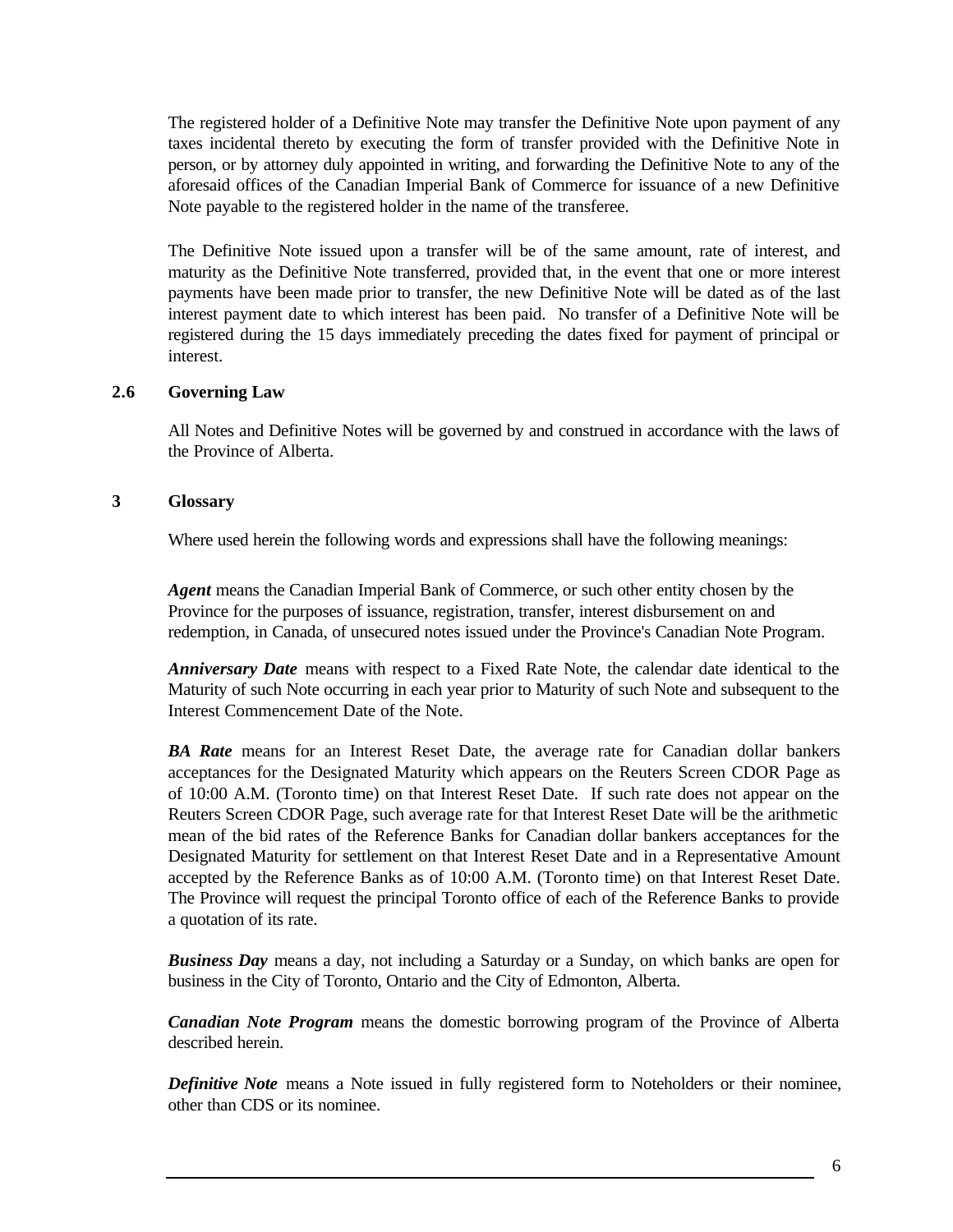*Designated Maturity* means the period of time specified as such in the terms and conditions applicable to a Floating Rate Note.

*Discount Note* means a non-interest bearing Note that is issued at a price lower than the principal amount thereof.

*Final Fixed Interest Amount* means the amount per denomination of the final payment of interest where the Maturity Date is not a Fixed Interest Date.

*Fixed Interest Date(s)* means the specific date(s) on which interest is payable (which may occur once or more than once in each year and which dates may or may not be the same throughout the life of the Notes).

*Fixed Rate* means the rate, generally expressed as a percentage rate per annum, at which a Fixed Rate Note bears interest, which may remain the same throughout the life of such Note or increase and/or decrease.

*Fixed Rate Note* means a Note which bears interest on the basis of one or more Fixed Rates as specified in the terms and conditions applicable to such Note.

*Floating Rate Note* means a Note which bears interest at a variable rate determined by reference to an interest rate formula as specified in the terms and conditions applicable to such Note.

*Global Note* means a Note represented in the form of a fully registered book entry only Global Note held by or on behalf of CDS as custodians of the Global Notes for CDS's participants, and registered in the name of CDS or its nominee.

*Initial Fixed Interest Amount* means the amount per denomination of the first payment of interest where the Interest Commencement Date is not a Fixed Interest Date.

*Initial Interest Rate* means the rate at which a Floating Rate Note will bear interest from its Interest Commencement Date to the first Interest Reset Date, as specified in the terms and conditions applicable to such Note.

*Interest Amount* means the amount of interest payable on an Interest Payment Date calculated according to the formula or convention for the applicable Note.

*Interest Commencement Date* means the first date from which interest accrues on a Note, as specified in the terms and conditions applicable to such Note.

*Interest Payment Date* means any date on which interest on a Note is payable.

*Interest Period* means the period in respect of which interest is so payable.

*Interest Reset Date* means each date on which the variable interest rate for a Floating Rate Note is to be reset, as specified in the terms and conditions applicable to such Note, with such Note to bear interest from that date at the variable interest rate determined.